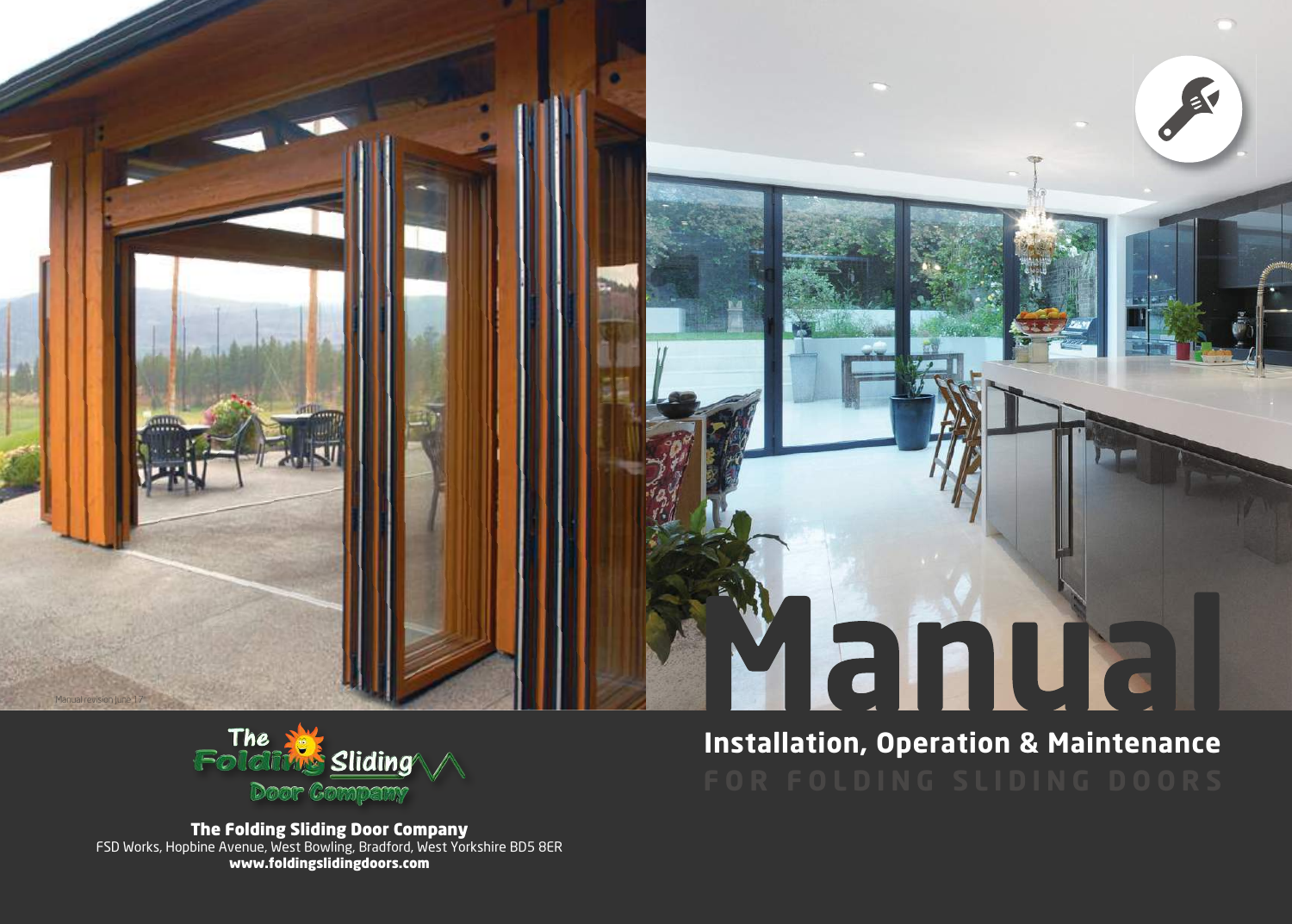### Thank you for purchasing your folding sliding door from The Folding Sliding Door Company.

This is probably one of the largest, most important investments you have ever made and we wish you many years of enjoyment.

We have designed this operating manual to assist you during and after the installation of your folding sliding doors.

The information presented within will answer many questions and prepare you for each step of your installation making this exciting time easier.

Our aim is to provide you with complete, accurate information regarding your folding sliding doors.

The following information will aid in caring for your purchase in the event you should need repairs or have a service issue, instructions are given to help you through the processes.

This manual provides you with in-depth descriptions of the warranty, maintenance guidelines, aftercare and instructions, familiarise yourself with these.

We are delighted that you chose to purchase our products and are always ready to serve you.

# **Contents**

## Operating instructions

| Folding sliding doors $\ldots \ldots \ldots \ldots \ldots \ldots$ |  |
|-------------------------------------------------------------------|--|
|                                                                   |  |

## Installation

| Quick installation instructions  8    |
|---------------------------------------|
| Door breakdown / components  10       |
| Top track fixing options  14          |
|                                       |
|                                       |
| Installing a pull handle  15          |
| Resetting a shoot bolt 16             |
| Toe & heeling the glass  17           |
| How to glaze using a Wedge Gasket  18 |
|                                       |

## Encapsulated Blinds

| User guide / trouble shooting  19 |  |  |
|-----------------------------------|--|--|
|-----------------------------------|--|--|

## Cleaning

## General maintenance

| PVCu profiles  20     |  |
|-----------------------|--|
|                       |  |
| Hardware fittings  20 |  |
|                       |  |
| Silicone seals  20    |  |

## Condensation

|--|--|--|

## Timber maintenance

| Maintenance guidelines 22       |  |
|---------------------------------|--|
|                                 |  |
| Applying water based paints  23 |  |
| Maintaining Oak  24             |  |
| Open joints and gaps  24        |  |
| Removing discolouration  25     |  |

## Guide to viewing glass

| GGF guide to viewing glass  26   |  |
|----------------------------------|--|
| <b>Guarantee</b>                 |  |
| Warranty Terms and Conditions 27 |  |



# *Require further assistance?, please contact* **customer services**



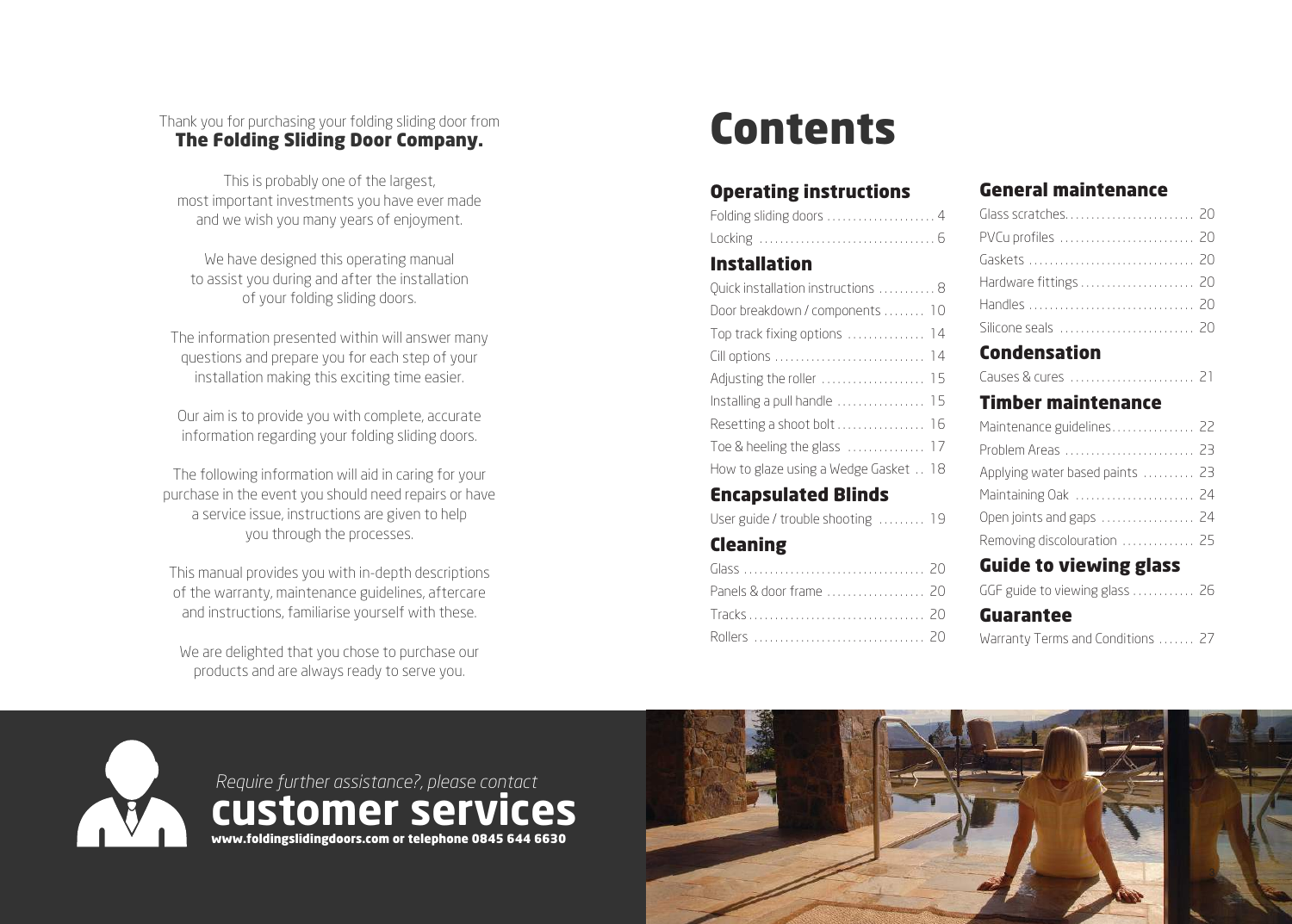# **How to operate** (folding)

# LEFT HAND STACKING OUTWARD OPENING

\*\*Important; Remove keys prior to folding open\*\*



## **HOW TO CLOSE YOUR BI-FOLD DOOR**



# How to operate (folding)

#### RIGHT HAND STACKING OUTWARD OPENING \*\*Important; Remove keys prior to folding open\*\*



**UTILISING THE D-HANDLE LOCATED ABOVE THE FLAT HANDLE WHEN CLOSING**

**TRACK**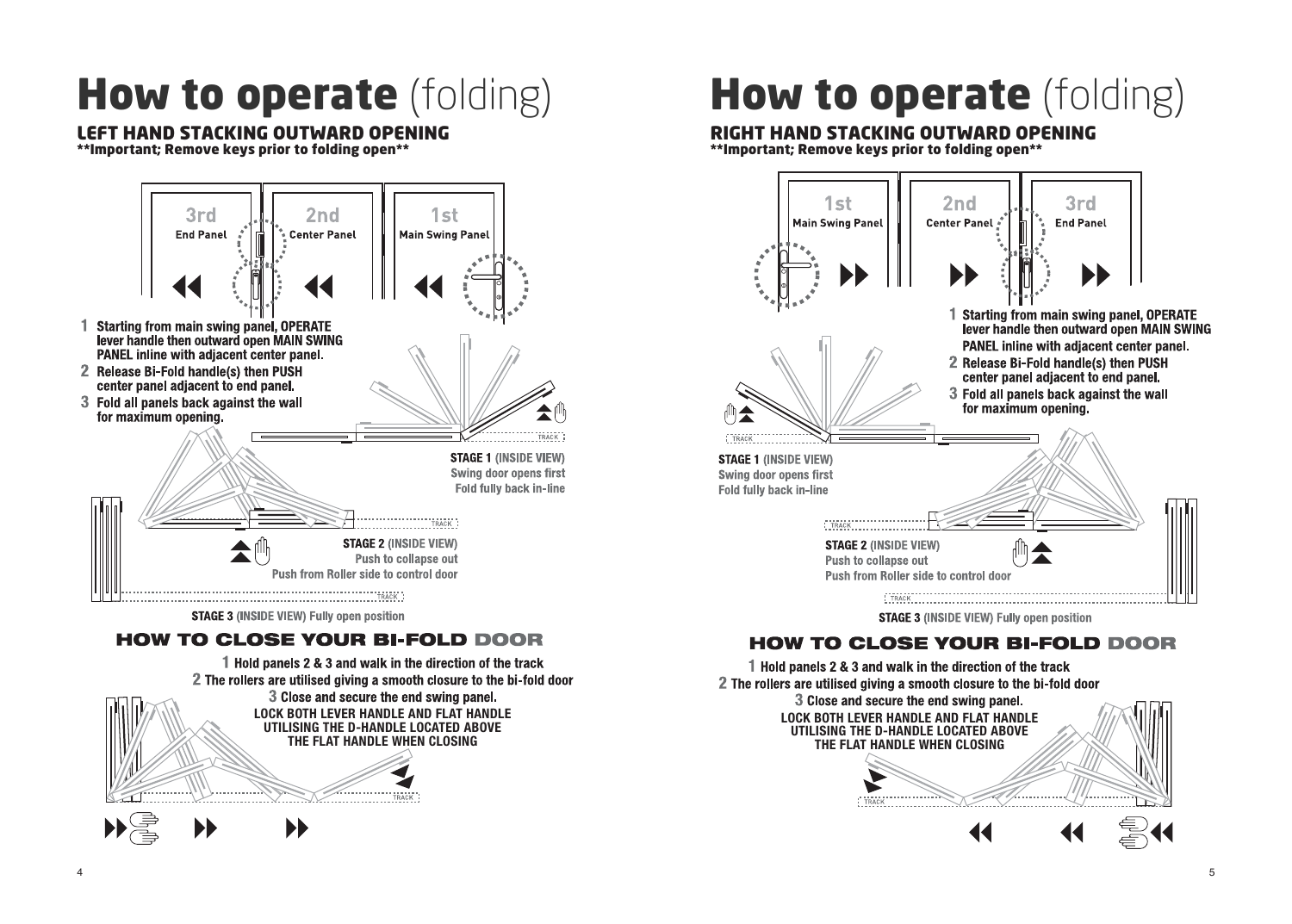# How to operate (locking)

## LEFT HAND STACKING OUTWARD OPENING

\*\*Important; Remove keys prior to folding open\*\*



## **HOW TO OPERATE YOUR BI-FOLD HANDLE**





**Locked position 180 Degrees Flat** 

To Open Lift handle up

 $\circ$ 

**Turn handle anti-clockwise to disengage locks (45 Degrees) and push out to open outward opening doors. Locking of the handle is a reversal of this procedure, but pull inward to close, ensuring D-handles are utilised to take the strain.**

# How to operate (locking)

#### RIGHT HAND STACKING OUTWARD OPENING \*\*Important; Remove keys prior to folding open\*\*



## **HOW TO OPERATE YOUR LEVER HANDLE**





Use key, depress handle to dis-engage locks

3. Lock(ing) position Lift handle slightly to engage locks, use key

## **HOW TO OPERATE YOUR BI-FOLD HANDLE**





**Locked position** 180 Degrees Flat

To Open Lift handle up

**Turn handle clockwise to disengage locks (45 Degrees) and push out to open outward opening doors. Locking of the handle is a reversal of this procedure, but pull inward to close, ensuring D-handles are utilised to take the strain.**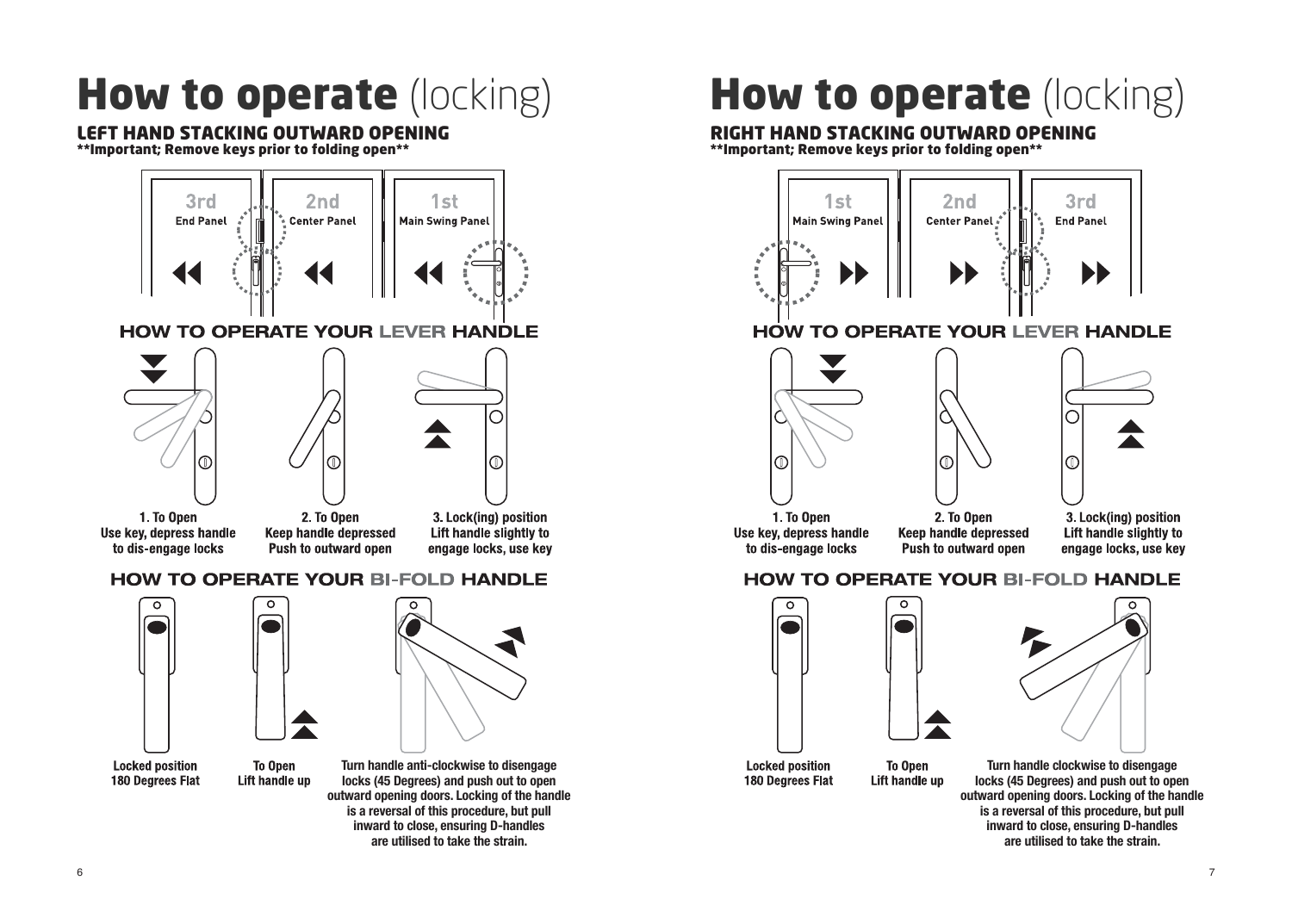# Quick installation guide





**1: THE BOTTOM TRACK** is the most critical step. Ensure the track is fixed firm and level in both directions. For longer tracks you may require a laser level. Pre-drill the track 100mm from each end and then 500mm apart. The track port is positioned at the stacking side.

2: FIX THE 1ST JAMB is the one that the door is to stack open against. Ensure the jamb is fixed square on the track and level on both faces. This jamb must be firmly fixed to the wall to carry the weight of the door. Thermalite, breeze block or cavity fixed jamb must be firmly strapped to ensure no side to side or rocking movement.



**3: TOP TRACK** Position the top track on top of the jamb and position, place the other jamb under the top track to hold it in place. If practically possible, do not fix the top track at this stage.

4: FIX THE 2ND JAMB Ensure the second jamb is fixed square on the track and level on both faces. This jamb must be firmly fixed to the wall to carry the weight of the door. Thermalite, breeze block or cavity fixed jamb must be firmly strapped to ensure no side to side or rocking movement.

**5: FIX THE TOP TRACK** Ensure the top track is fixed firm and level in both directions. For longer tracks you may require a laser level. Pre-drill the track 100mm from each end and then 500mm apart.



The track port is positioned at the stacking side. **6: SETTING THE ROLLERS** Remove the top and bottom hinges from the connecting edge of the 2nd and 3rd (and 4th & 5th if applicable) panel and attach them to the rollers. Set the rollers by winding the bottom Allen bolt to 32mm for the bottom roller and 35mm for the top. The measurement is taken from the top of the



7: ROLLERS Insert all the rollers into the tracks. Ensure the hinge is positioned on the right side.

black carrier to the underside of the T on the roller.

8: LOCATE FIRST PANEL Lift the first panel into position. We recommend that two persons lift the panels. For easy positioning, place timber on the floor so that the top of the timber is 10mm higher than the top of the bottom track. Lift the panel onto to timber. Locate the hinges and fix to the first jamb. Check the panel for parallel positioning and clearance with the tracks.

#### 9: CYLINDER POSITION

Insert the half cylinder with the keys in. Rotate the keys to position the cylinder accurately into the lock. Insert the fixing bolt and tighten. Be careful not to over tighten the fixing bolt. Mark, pre-drill and screw on the cylinder cover.





#### 10: FIX HANDLE(S)

Insert the shorter square bar into the lock. The bar should project no more than 5mm from the face of the panel. Mark, pre-drill and screw on the handle with the lever facing down.

#### 11: FIX THE PANEL(S)

Using the same method as the first panel, fix the second panel. Slide the top and bottom roller onto the panel, position and fix. Check the panel for parallel positioning and clearance with the tracks. Adjustment to the rollers may be required at this stage. Note: For 4, 5 and 6 panel door sets, repeat steps 8, 9, 10 and 11. For 2, 4, or 6 panels folding in one direction, a solid hinge is attached to the top and bottom roller of the last panel.

#### 12: SWING DOOR

Attach the swing panel.

#### 13: LOCATE THE CYLINDER

Insert the full cylinder with the keys in. Rotate the keys to position the cylinder accurately into the lock. Insert the fixing bolt and tighten. Be careful not to over tighten the fixing bolt. Mark, pre-drill and screw on the cylinder covers.

#### 14: LOCATE THE HANDLE

Insert the longer square bar into the lock. The bar should project no more than 5mm from the face of the panel. Mark, pre-drill and screw on the handle with the lever facing horizontally.

#### 15: LOCATOR BOLTS

Open the door and lock the swing panel into the track. Slide the door closed so that it is positioned 50mm from the closing jamb. Using masking tape, mark the position of the bolts. Mark, pre-drill and screw on the keeps in accordance to your bolt markings.

#### 16: FIT COVERS

Cut to size and clip in the fixing covers into the jambs.

## 17: SEAL THE DOORS

Seal around frame & remove the protective tape.

#### 18: DRIP CLIPS

Clip the drip caps into the slots on the outside of the panels.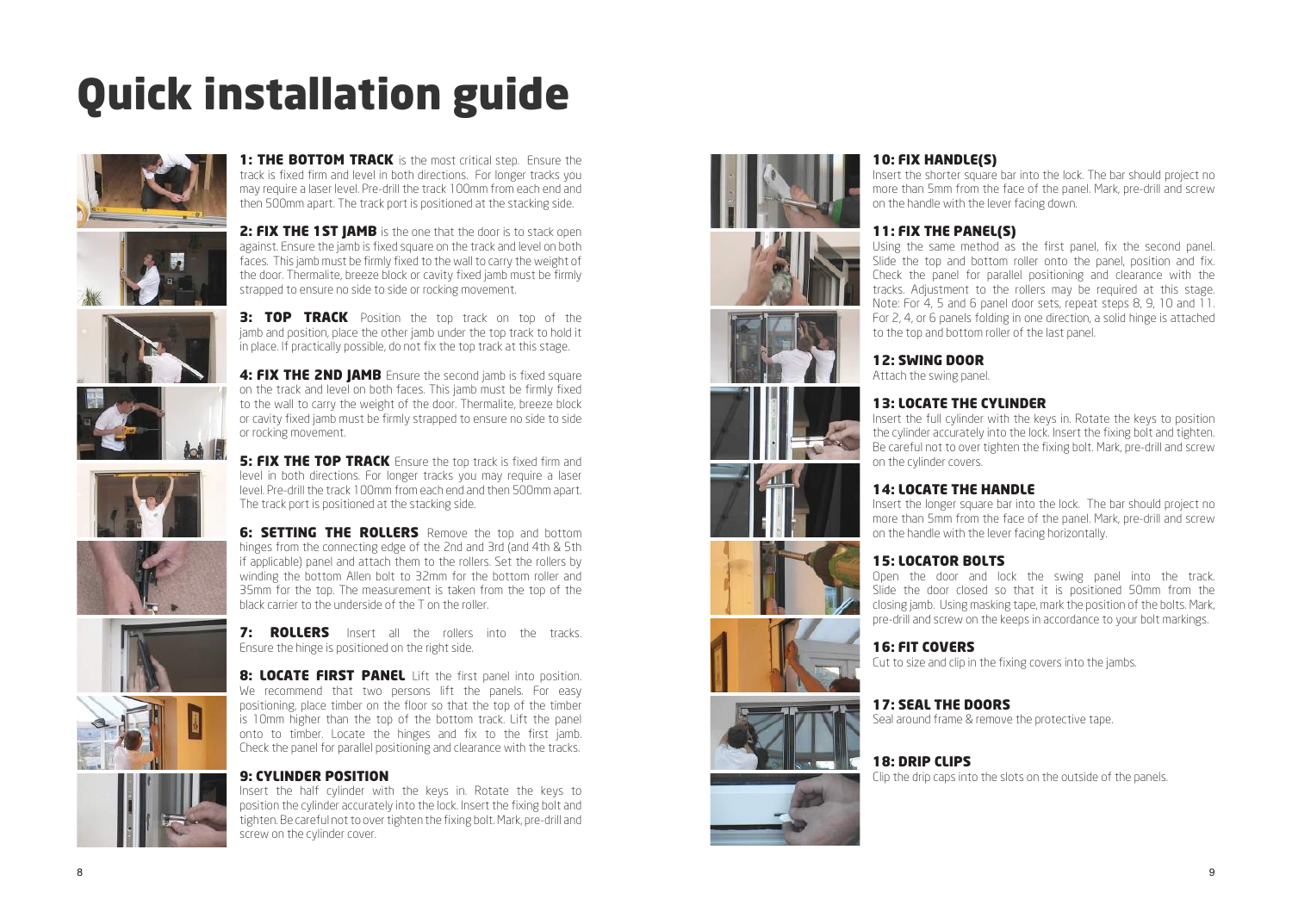# Typical components

FD68 Engineered Hardwood Timber Bi-Folding Door

Exploded view illustrating the typical components of a folding sliding door



FD68 68mm HARDWOOD TIMBER BI-FOLD DOOR - COMPONENT PARTS LIST

*35. Lever Handle\**

| <b>NUMBER</b>  | <b>DESCRIPTION</b>                                                                                                                                                                                                             | <b>PRODUCT CODE</b>      | <b>NUMBER</b> | <b>DESCRIPTION</b>                | <b>PRODUCT CODE</b> |
|----------------|--------------------------------------------------------------------------------------------------------------------------------------------------------------------------------------------------------------------------------|--------------------------|---------------|-----------------------------------|---------------------|
| 01             | <b>TOP TRACK</b>                                                                                                                                                                                                               | 7001                     | 26            | BOTTOM TRACK (CILL OR NO CILL)    | 7001 SA/B           |
| 0 <sub>2</sub> | TOP TRACK BRUSH SFAL                                                                                                                                                                                                           | FSTR48B                  | 27            | PULL HANDLE*                      | <b>FSPHR</b>        |
| 03             | TOP TRACK REBATE GASKET                                                                                                                                                                                                        | <b>FSRG135B</b>          | 28            | CILL EXTENSION / TRACK COVER      | 6819                |
| 04             | <b>IAMB CLOSER</b>                                                                                                                                                                                                             | 6890                     | 29            | <b>BOTTOM TRACK REBATE</b>        | 7003                |
| 05             | N/A                                                                                                                                                                                                                            |                          | 30            | <b>BOTTOM TRACK REBATE GASKET</b> | <b>FSRG135B</b>     |
| 06             | <b>IAMB CLOSER FLIPPER GASKET</b>                                                                                                                                                                                              | <b>FSTFGB</b>            | 31            | PANEL BOTTOM BRUSHSEAL            | FSPB48B             |
| 07             | <b>JAMB</b>                                                                                                                                                                                                                    | 6810                     | 32            | STYLE / RAIL                      | 6802                |
| 08             | PANFL CLOSER                                                                                                                                                                                                                   | 6890                     | 33            | PANEL BUBBLE GASKET               | <b>FSTBGB</b>       |
| 09             | N/A                                                                                                                                                                                                                            | N/A                      | 34            | <b>IAMB BUBBLE GASKET</b>         | <b>FSTRGB</b>       |
| 10             | PANEL CLOSER FLIPPER GASKET                                                                                                                                                                                                    | <b>FSTFGB</b>            | 35            | LEVER HANDLE*                     | <b>FSLLH</b>        |
| 11             | <b>IAMB</b>                                                                                                                                                                                                                    | 7203R                    | 36            | <b>FULL CYLINDER</b>              | <b>FS5050AB</b>     |
| 12             | LOCK STYLE TONGUE                                                                                                                                                                                                              | 6891                     | 37            | HAI F CYLINDER                    | <b>FSDC4510</b>     |
| 13             | 2 POINT LOCK                                                                                                                                                                                                                   | FS2PL35 (Doc Q FS2PL350) | 38            | PANEL GLAZING GASKET              | 5154B               |
| 14             | FI AT HANDI F*                                                                                                                                                                                                                 | <b>FSFH</b>              | 39            | GLAZING BEAD GASKET               | 5154B               |
| 15             | <b>CYLINDER GUARD</b>                                                                                                                                                                                                          | FSCG                     | 40            | TRACK END CAP                     | <b>FSI7001TC</b>    |
| 16             | REVERSE ACTION SHOOTBOLT                                                                                                                                                                                                       | FSRASB230                | 41            | ROLLER TONGUE END CAP             | <b>FSI7211TCB</b>   |
| 17             | NORMAL ACTION SHOOTBOLT(230MM)                                                                                                                                                                                                 | FSNASB230                | 42            | CLOSER END CAP                    | <b>FSI7210L/RCC</b> |
| 18             | ROLLER TONGUE                                                                                                                                                                                                                  | 6891                     | 43            | <b>TRACKPORT COVER</b>            | FSI7001TPC          |
| 19             | HINGE*                                                                                                                                                                                                                         | FSFH5                    | 44            | <b>GLAZING BEAD</b>               | 6816                |
| 20             | 5 POINT LOCK                                                                                                                                                                                                                   | <b>FS5PL</b>             | 45            | SHOOT BOLT TONGUE END CAP         | <b>FSI7211TSCV2</b> |
| 21             | <b>IAMB TONGUE</b>                                                                                                                                                                                                             | 6891                     | 46            | PANFI KFFP                        | Doc O FSDCOHK       |
| 22             | NORMAL ACTION SHOOTBOLT                                                                                                                                                                                                        | FSNASB100/FSNASB230      | 47            | <b>TRACK COVER</b>                | 6819                |
| 23             | <b>HOOK KEEPS</b>                                                                                                                                                                                                              | <b>FSDHK</b>             | 48            | <b>TOP TRACK REBATE</b>           | 7003                |
| 24             | <b>CENTRE KEEP LH/RH</b>                                                                                                                                                                                                       | <b>FSL/RHCK</b>          | 49            | <b>BRUSHSEAL CARRIER</b>          | <b>FS118B</b>       |
| 25             | ROLLER ASSEMBLY*                                                                                                                                                                                                               | FS70RAB                  | 50            | <b>BRUSHSFAL</b>                  | FSTR48B             |
|                | " Hardware available in White / Black / Gold / Chrome / Satin Nickel / Stainless Steel ** Hardware available in White / Black / Satin Nickel / Stainless Steel (Doc Q code replaces standard product code for Document Q compl |                          |               |                                   |                     |

Typical components

## FD71 PVCu Bi-Folding Door

Exploded view illustrating the typical components of a folding sliding door



FD71 70mm PVCu BI-FOLD DOOR - COMPONENT PARTS LIST

*36. Lever Handle\**

| <b>NUMBER</b> | <b>DESCRIPTION</b>                | <b>PRODUCT CODE</b> | <b>NUMBER</b> | <b>DESCRIPTION</b>                | <b>PRODUCT CODE</b> |
|---------------|-----------------------------------|---------------------|---------------|-----------------------------------|---------------------|
| 01            | <b>TOP TRACK</b>                  | 7202                | 26            | ROLLER ASSEMBLY*                  | FS70RAB             |
| 02            | TOP TRACK BRUSH SFAL              | <b>FSTR67B</b>      | 27            | BOTTOM TRACK (CILL OR NO CILL)    | 7001SA/B            |
| 03            | TOP TRACK REBATE GASKET           | FSRG135B            | 28            | PULL HANDLE*                      | <b>FSPHR</b>        |
| 04            | <b>JAMB CLOSER</b>                | 7210R               | 29            | CILL EXTENSION                    | 7206                |
| 05            | <b>IAMB CLOSER REBATE GASKET</b>  | FSRG135B            | 30            | <b>BOTTOM TRACK REBATE</b>        | 7003                |
| 06            | <b>IAMB CLOSER FLIPPER GASKET</b> | <b>FSAFGB</b>       | 31            | <b>BOTTOM TRACK REBATE GASKET</b> | FSRG135B            |
| 07            | <b>JAMB</b>                       | 114202100100 (VEKA) | 32            | PANFI BOTTOM BRUSHSFAL            | FSPR48B             |
| 08            | PANEL CLOSER                      | 7210R               | 33            | STYLE / RAIL                      | 101161900002        |
| 09            | PANEL CLOSER REBATE GASKET        | FSRG135B            | 34            | PANEL BURBLE GASKET               | <b>FSAURGB</b>      |
| 10            | PANEL CLOSER FLIPPER GASKET       | <b>FSAFGB</b>       | 35            | <b>IAMB BUBBLE GASKET</b>         | <b>FSAUBGB</b>      |
| 11            | <b>IAMB</b>                       | 114202100100 (VEKA) | 36            | I FVER HANDLE*                    | <b>FSIIH</b>        |
| 12            | <b>LOCK STYLE TONGUE</b>          | 7211                | 37            | FULL CYLINDER                     | <b>FS5050AB</b>     |
| 13            | 2 POINT LOCK                      | <b>FS2PL35</b>      | 38            | HALF CYLINDER                     | FSDC4510            |
| 14            | FI AT HANDI F*                    | <b>FSFH</b>         | 39            | N/A                               |                     |
| 15            | CYLINDER GUARD                    | FSCG                | 40            | N/A                               |                     |
| 16            | REVERSE ACTION SHOOTBOLT          | FSRASB230           | 41            | <b>TRACK FND CAP</b>              | <b>FSI7001TC</b>    |
| 17            | NORMAL ACTION SHOOTBOLT(230MM)    | FSNASB230           | 42            | ROLLER TONGUE END CAP             | <b>FSI7211TCB</b>   |
| 18            | N/A                               |                     | 43            | CLOSER END CAP                    | <b>FSI7210L/RCC</b> |
| 19            | ROLLER TONGUE                     | 7211                | 44            | <b>TRACKPORT COVER</b>            | FSI7001TPC          |
| 20            | HINGE <sup>*</sup>                | FSFH <sub>5</sub>   | 45            | <b>IAMB TENON INSERT</b>          | <b>FSI7203VKJI</b>  |
| 21            | 5 POINT LOCK                      | <b>FS5PL</b>        | 46            | GLAZING BEAD                      | 107155100140 (VEKA) |
| 22            | <b>IAMB TONGUE</b>                | 7211                | 47            | SHOOT BOLT TONGUE END CAP         | FSI7211TSCV2        |
| 23            | NORMAL ACTION SHOOTBOLT           | FSNASB100/FSNASB230 | 48            | HINGE REINFORCEMENT               | 1168                |
| 24            | <b>HOOK KFFPS</b>                 | <b>FSDHK</b>        |               |                                   |                     |
| 25            | CENTRE KEEP LH/RH                 | <b>FSI/RHCK</b>     |               |                                   |                     |

*\* Hardware available in White / Black / Gold / Chrome / Satin Nickel / Stainless Steel \*\* Hardware available in White / Black / Satin Nickel / Stainless Steel.*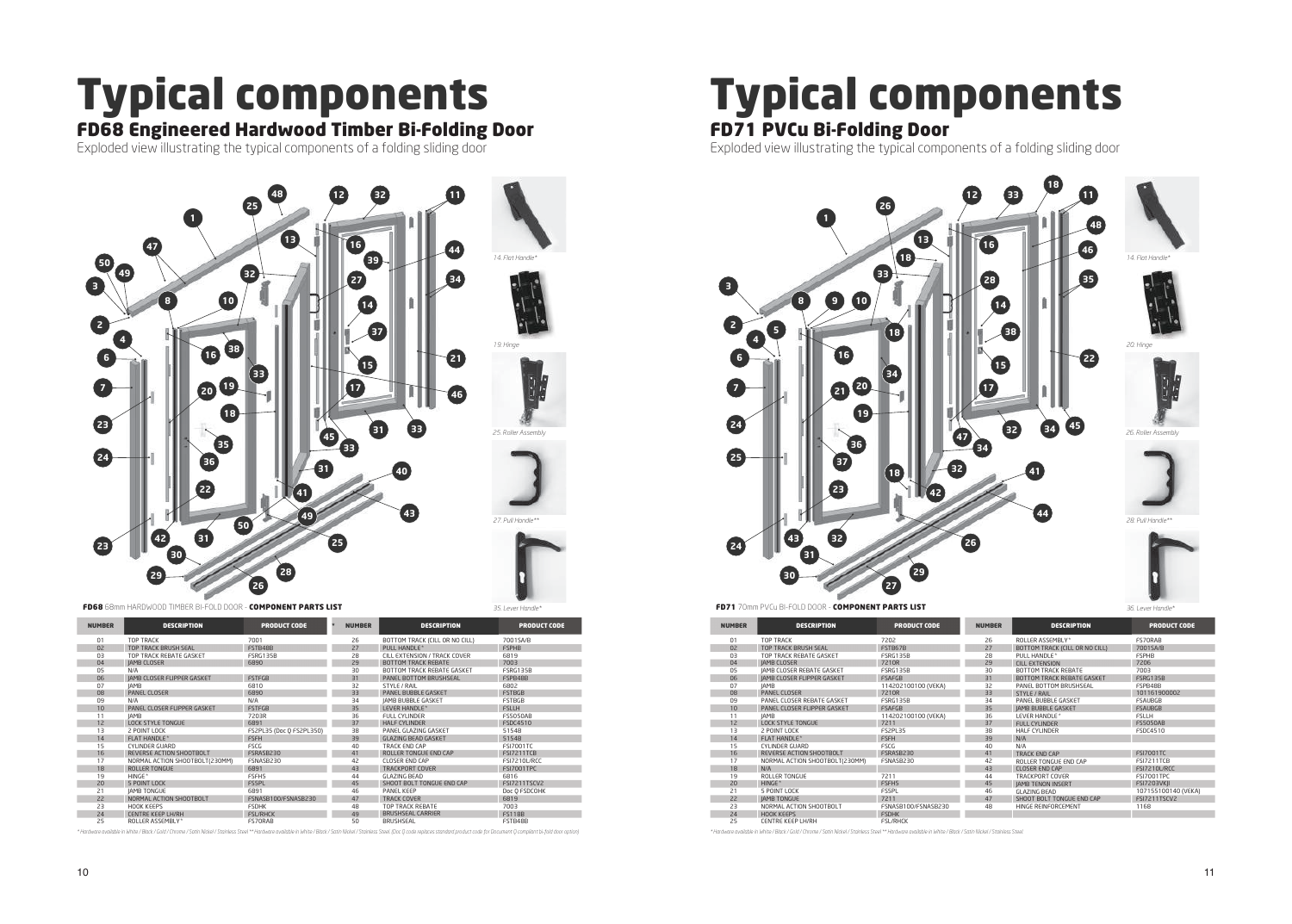# Typical components

## FD72 Aluminium Bi-Folding Door

Exploded view illustrating the typical components of a folding sliding door



FD72 70mm ALUMINIUM BI-FOLD DOOR - COMPONENT PARTS LIST

| <b>NUMBER</b>  | <b>DESCRIPTION</b>                | <b>PRODUCT CODE</b>      | <b>NUMBER</b> | <b>DESCRIPTION</b>                | <b>PRODUCT CODE</b>   |
|----------------|-----------------------------------|--------------------------|---------------|-----------------------------------|-----------------------|
| 01             | <b>TOP TRACK</b>                  | 7202                     | 26            | ROLLER ASSEMBLY*                  | <b>FS70RAB</b>        |
| 0 <sub>2</sub> | TOP TRACK BRUSH SFAL              | <b>FSTB67B</b>           | 27            | BOTTOM TRACK (CILL OR NO CILL)    | 7001SA/B              |
| 03             | TOP TRACK REBATE GASKET           | <b>FSRG135B</b>          | 28            | PULL HANDLE*                      | <b>FSPHR</b>          |
| 04             | <b>IAMB CLOSER</b>                | 7210R                    | 29            | <b>CILL EXTENSION</b>             | 7206                  |
| 05             | <b>IAMB CLOSER REBATE GASKET</b>  | <b>FSRG135B</b>          | 30            | <b>BOTTOM TRACK REBATE</b>        | 7003                  |
| 06             | <b>IAMB CLOSER FLIPPER GASKET</b> | <b>FSAFGB</b>            | 31            | <b>BOTTOM TRACK REBATE GASKET</b> | <b>FSRG135B</b>       |
| 07             | <b>IAMB</b>                       | 7203R                    | 32            | PANFI ROTTOM BRUSHSFAL            | FSPR48B               |
| 08             | PANFL CLOSER                      | 7210R                    | 33            | STYLE / RAIL                      | 7201R (Doc 0 7201HD)  |
| 09             | PANEL CLOSER REBATE GASKET        | <b>FSRG135B</b>          | 34            | PANEL BUBBLE GASKET               | FSAUBGB               |
| 10             | PANEL CLOSER FLIPPER GASKET       | <b>FSAFGB</b>            | 35            | <b>IAMB BUBBLE GASKET</b>         | <b>FSAUBGB</b>        |
| 11             | <b>IAMB</b>                       | 7203R                    | 36            | <b>I FVER HANDLE*</b>             | <b>FSLLH</b>          |
| 12             | <b>LOCK STYLE TONGUE</b>          | 7211 (Doc Q 1191)        | 37            | <b>FULL CYLINDER</b>              | <b>FS5050AB</b>       |
| 13             | 2 POINT LOCK                      | FS2PL35 (Doc Q FS2PL350) | 38            | HAI F CYLINDER                    | <b>FSDC4510</b>       |
| 14             | <b>FLAT HANDLE*</b>               | <b>FSFH</b>              | 39            | PANEL GLAZING GASKET              | FSPG731B (Doc 0 732B) |
| 15             | CYLINDER GUARD                    | <b>FSCG</b>              | 40            | GLAZING BEAD GASKET               | FSBG732B              |
| 16             | REVERSE ACTION SHOOTBOLT          | FSRASB230                | 41            | <b>TRACK END CAP</b>              | <b>FSI7001TC</b>      |
| 17             | NORMAL ACTION SHOOTBOLT(230MM)    | FSNASB230                | 42            | ROLLER TONGUE END CAP             | <b>FSI7211TCB</b>     |
| 18             | N/A                               |                          | 43            | <b>CLOSER END CAP</b>             | FSI7210L/RCC          |
| 19             | <b>ROLLER TONGUE</b>              | 7211                     | 44            | TRACKPORT COVER                   | FSI7001TPC            |
| 20             | HINGF <sup>*</sup>                | FSFH <sub>5</sub>        | 45            | <b>IAMB TENON INSERT</b>          | <b>FSI7203II</b>      |
| 21             | 5 POINT LOCK                      | <b>FS5PL</b>             | 46            | GLAZING BEAD                      | 7208R (Doc Q 7208HD)  |
| 22             | <b>IAMB TONGUE</b>                | 7211                     | 47            | SHOOT BOLT TONGUE END CAP         | <b>FSI7211TSCV2</b>   |
| 23             | NORMAL ACTION SHOOTBOLT           | FSNASB100/FSNASB230      | 48            | PANEL REBATE                      | (Doc Q FSD1045)       |
| 24             | <b>HOOK KEEPS</b>                 | <b>FSDHK</b>             | 49            | PANEL REBATE GASKET               | (Doc Q FSRG135B)      |
| 25             | <b>CENTRE KEEP LH/RH</b>          | <b>FSI /RHCK</b>         | 50            | PANFI KFFP                        | (Doc Q FSDCOHK)       |

*36. Lever Handle\**

Typical components

## FD73 Aluminium/Timber (Ali-Clad) Bi-Folding Door

Exploded view illustrating the typical components of a folding sliding door



FD73 70mm ALUMINIUM & HARDWOOD TIMBER BI-FOLD DOOR - COMPONENT PARTS LIST

*36. Lever Handle\**

| <b>NUMBER</b>  | <b>DESCRIPTION</b>                | <b>PRODUCT CODE</b>  | <b>NUMBER</b> | <b>DESCRIPTION</b>                | <b>PRODUCT CODE</b>   |
|----------------|-----------------------------------|----------------------|---------------|-----------------------------------|-----------------------|
| 01             | <b>TOP TRACK</b>                  | 7202                 | 26            | ROLLER ASSEMBLY*                  | FS70RAB               |
| 0 <sup>2</sup> | TOP TRACK BRUSH SFAL              | <b>FSTB67B</b>       | 27            | <b>BOTTOM TRACK</b>               | 7001SA/B              |
| 03             | TOP TRACK REBATE GASKET           | FSRG135B             | 28            | PULL HANDLE*                      | <b>FSPHR</b>          |
| 04             | <b>IAMB CLOSER</b>                | 6890/7210R           | 29            | CILL EXTENSION                    | 7206                  |
| 05             | N/A                               |                      | 30            | <b>BOTTOM TRACK REBATE</b>        | 7003                  |
| 06             | <b>IAMB CLOSER ELIPPER GASKET</b> | <b>FSAFGB/FSTFGB</b> | 31            | <b>BOTTOM TRACK REBATE GASKET</b> | <b>FSRG135B</b>       |
| 07             | <b>IAMB</b>                       | 7303                 | 32            | PANFI BOTTOM BRUSHSFAL            | FSPR48B               |
| 08             | PANEL CLOSER                      | 6890/7210R           | 33            | STYLE / RAIL                      | 7301                  |
| 09             | PANEL CLOSER REBATE GASKET        | FSRG135B             | 34            | PANEL BURBLE GASKET               | <b>FSAURGB/FSTRGB</b> |
| 10             | PANEL CLOSER FLIPPER GASKET       | <b>FSAEGB/ESTEGB</b> | 35            | <b>IAMB BUBBLE GASKET</b>         | <b>FSAURGB</b>        |
| 11             | <b>IAMB</b>                       | 7303                 | 36            | I FVER HANDLE*                    | <b>FSIIH</b>          |
| 12             | LOCK STYLE TONGUE                 | 7211                 | 37            | FULL CYLINDER                     | <b>FS5050AB</b>       |
| 13             | 2 POINT LOCK                      | <b>FS2PL35</b>       | 38            | HALF CYLINDER                     | FSDC4510              |
| 14             | FI AT HANDLE*                     | <b>FSFH</b>          | 39            | PANEL GLAZING GASKET              | <b>FSPG731B</b>       |
| 15             | CYLINDER GUARD                    | <b>FSCG</b>          | 40            | GLAZING BEAD GASKET               | <b>FSACCG</b>         |
| 16             | REVERSE ACTION SHOOTBOLT          | FSRASB230            | 41            | <b>TRACK FND CAP</b>              | <b>FSI7001TC</b>      |
| 17             | NORMAL ACTION SHOOTBOLT(230MM)    | FSNASB230            | 42            | ROLLER TONGUE END CAP             | <b>FSI7211TCB</b>     |
| 18             | N/A                               |                      | 43            | CLOSER END CAP                    | <b>FSI7210L/RCC</b>   |
| 19             | ROLLER TONGUE                     | 7211                 | 44            | <b>TRACKPORT COVER</b>            | FSI7001TPC            |
| 20             | HINGE <sup>*</sup>                | <b>FSFH5</b>         | 45            | <b>IAMB TENON INSERT</b>          | <b>FSI7203II</b>      |
| 21             | 5 POINT LOCK                      | <b>FS5PL</b>         | 46            |                                   |                       |
| 22             | <b>IAMB TONGUE</b>                | 7211                 | 47            |                                   |                       |
| 23             | NORMAL ACTION SHOOTBOLT           | FSNASB100/FSNASB230  | 48            |                                   |                       |
| 24             | <b>HOOK KFFPS</b>                 | <b>FSDHK</b>         | 49            |                                   |                       |
| 25             | <b>CENTRE KEEP LH/RH</b>          | <b>FSI /RHCK</b>     | 50            |                                   |                       |

*\* Hardware available in White / Black / Gold / Chrome / Satin Nickel / Stainless Steel \*\* Hardware available in White / Black / Satin Nickel / Stainless Steel.*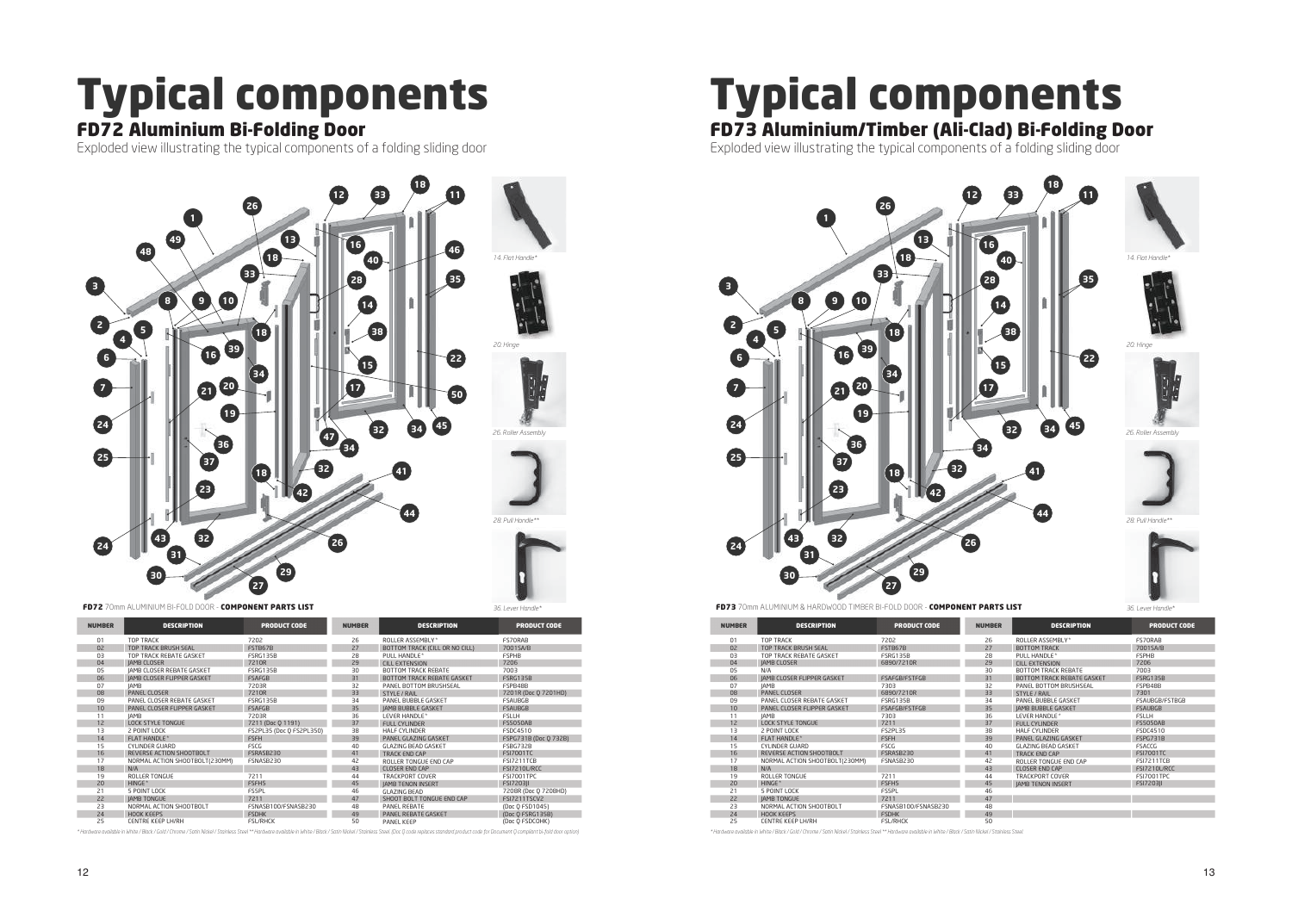# **Top track fixing details**

Recommended top track fixing details







Cill options

These cill options are example details and apply to all systems. Our aluminium system has been used for the purpose of illustration.







**(1)** Flush Track

**(2)** Raised Track

**(6)** Raised Track with rebate

**(3)** Flush Track with sill



**(7)** Flush Track with sill with rebate



**(4)** Raised Track with sill

# Adjusting a roller



This roller assembly has three grub screws.

The grub screw on the hinge is to lock the hinge in position and maintains high security, without it, the hinge is vulnerable to crime.

The grub screws on the roller carrier (green arrows) are to lock the roller into position after adjustment.

Adjust the roller by unlocking the grub screws (green arrows) and turn the allen bolt (blue arrow).

This moves the roller up and down.

Tighten the grub screws to secure the adjustment (green arrows).

# Installing a pull handle



#### To install a pull handle.

Remove the top and bottom cover caps from the middle hinge near the flat handle.

Place the pull handle over the hinge.

Tighten the grub bolts.

**(5)** Flush Track with rebate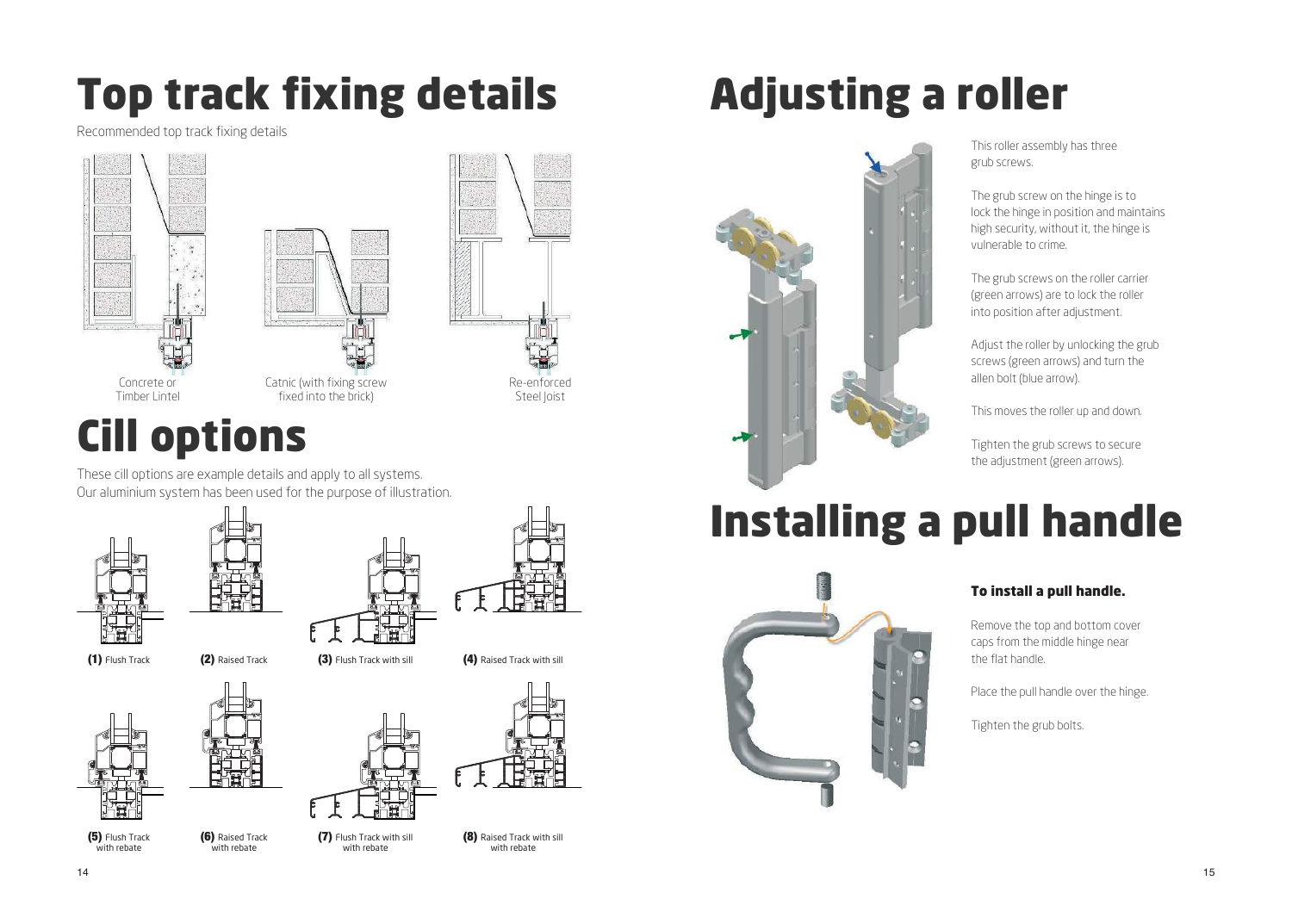# Resetting a disengaged shoot bolt

*On vary rare occasions the locking mechanism has become disengaged from the shoot bolt. This is usually caused by trying to force the lock when the door is not closed in line with the tracks.*



*1. Unscrew the screws on the shoot bolt* and the first couple of screws on the lock.  *Then slide the cover plate up.*



*3. Replace the top screw on the shoot bolt.*





*2. Underneath you will see the 'teeth' on the main part of the locking system; this should have a slight bend on it (if not, this can be bent slightly).*



*4. Ensure the shoot bolt is fully retracted and the lock is in the unlocked position before re-engaging the lock teeth into the shoot bolt.*

*5. Replace all screws in the lock*

# Toe & heeling glass



The *- (orange line)* indicates where the toe and heel packers are placed to allow the glass to lift the panels. The arrows indicate the brace direction. It is essential that the door glass is correctly toe and heeled as shown to ensure smooth operation of the doors when opening them.

## Adjustable toe and heel device





- *1. The locking panels on your Folding Sliding Doors are Pre-factory glazed & fi tted with an adjustable toe and heel device.*
- 2. In the top of each locking panel you will find a Pozi-Head screw bolt.
- *3. The doors panels will already be at their lowest point.*
- *4. With the doors in the closed position, identify any panels that require lifting.*
- *5. Open the doors so that you can get access to the adjustable toe and heel device at the top of the door panel*
- 6. Pack the doors underneath the door (between the floor and door panel).
- *7. Wind the screw head clockwise, this will cause the corner of the door to rise.*
- *8. Re-close the doors and check that they run parallel and evenly to the top and bottom tracks.*
- *9. If they do not, then repeat as necessary.*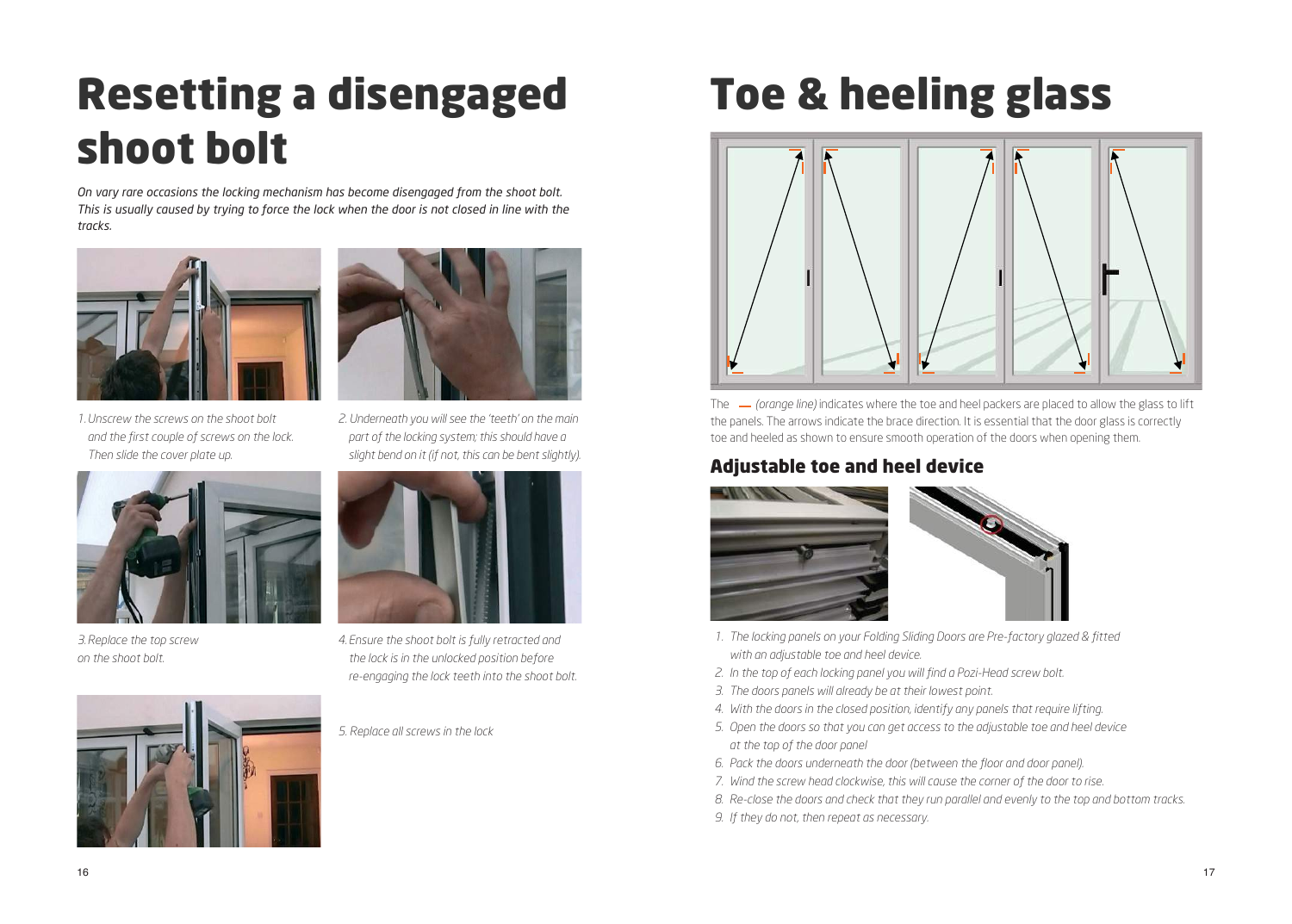# How to glaze using a Wedge Gasket

*The diagrams illustrate how to correctly insert glazing beads and the rubber 'wedge gasket'*  when supplied temporary glazed. Illustration captures the design modification to both the *main frame profile and the glazing bead (April 2016).* 

#### Fitting the Beading

The glazing bead should be inserted into the main frame profile after postioning of the glass unit BUT before the wedge gasket is pushed into place.

#### Glazing Method Tip!

*Place 6mm Packing Shims between the glazing bead and the glass unit to hold the glazing bead in postion before pushing the wedge gasket into position, then remove the packing prior to completion.*

*NOTE: Care should be taken to ensure that the wedge gasket is inserted fully without any visible rippling.*







# Encapsulated Blinds

## USER INSTRUCTIONS

#### Raising & lowering your Light Touch® blinds

Simply move the lower operator up-and-down to achieve the desired blind height, when resistance is felt STOP. A slight adjustment of the top operator allows for the tilt of the slats for light & privacy control.

Some units may only have one operator that combine both the tilt and lift action. Up & down to adjust blind height and a slight adjustment for the tilt action.

#### WHEN RAISING THE BLINDS - ENSURE SLATS ARE IN THE OPEN POSITION

## CARE INSTRUCTIONS

#### Cleaning

For continued ease of operation, ensure that the glass surface (under the raise & lower operation) is kept clean. Foreign substances or residue can increase friction, thus requiring more force to operate.

## TROUBLE SHOOTING

Re-alignment of Venetian Slats

Open the blinds, then raise the operator up and down to re-align.



*Two operators, top one for the tilt & close action and lower one to raise & lower the blinds.*





*Raise operator up in its track to achieve re-engagement*

A

ONE CLICK*.*

#### Re-engaging the Operator(s)

Due to the nature of the magnetic design, dis-egagement of the raise & lower operator can occur by applying excessive force / by lifting the operator away from the surface of the glass / by moving the operator out of its designed track. This action may release the magnetic bond, thus causing the blind to temporarily malfunction. This occurrence is easy to correct.

#### To re-engage the Magnets

*and restore normal operation, simply lift the operator up, in its track, until the magnets re-engage. You will hear them connect.*

IMPORTANT: Some models use additional magnets and will require two magnet re-engagements. If you have a 2 or 3 magnet side operator  $(2^{1/2}$ " or 3" tall), one magnet click will restore operation - SEE DIAGRAM A.

If your blind uses a 4 magnet operator (31/2" tall), then a second engagement point (second magnet click) is required - SEE DIAGRAM B.

This second engagement is achieved by pushing the side operator up again past this first engagement point until you hear the second click. If all magnets within the operator, and inside the unit are not aligned, then full engagement will not be restored.

> TWO CLICKS

*Where required push operator up further until you hear the* SECOND CLICK*.*

B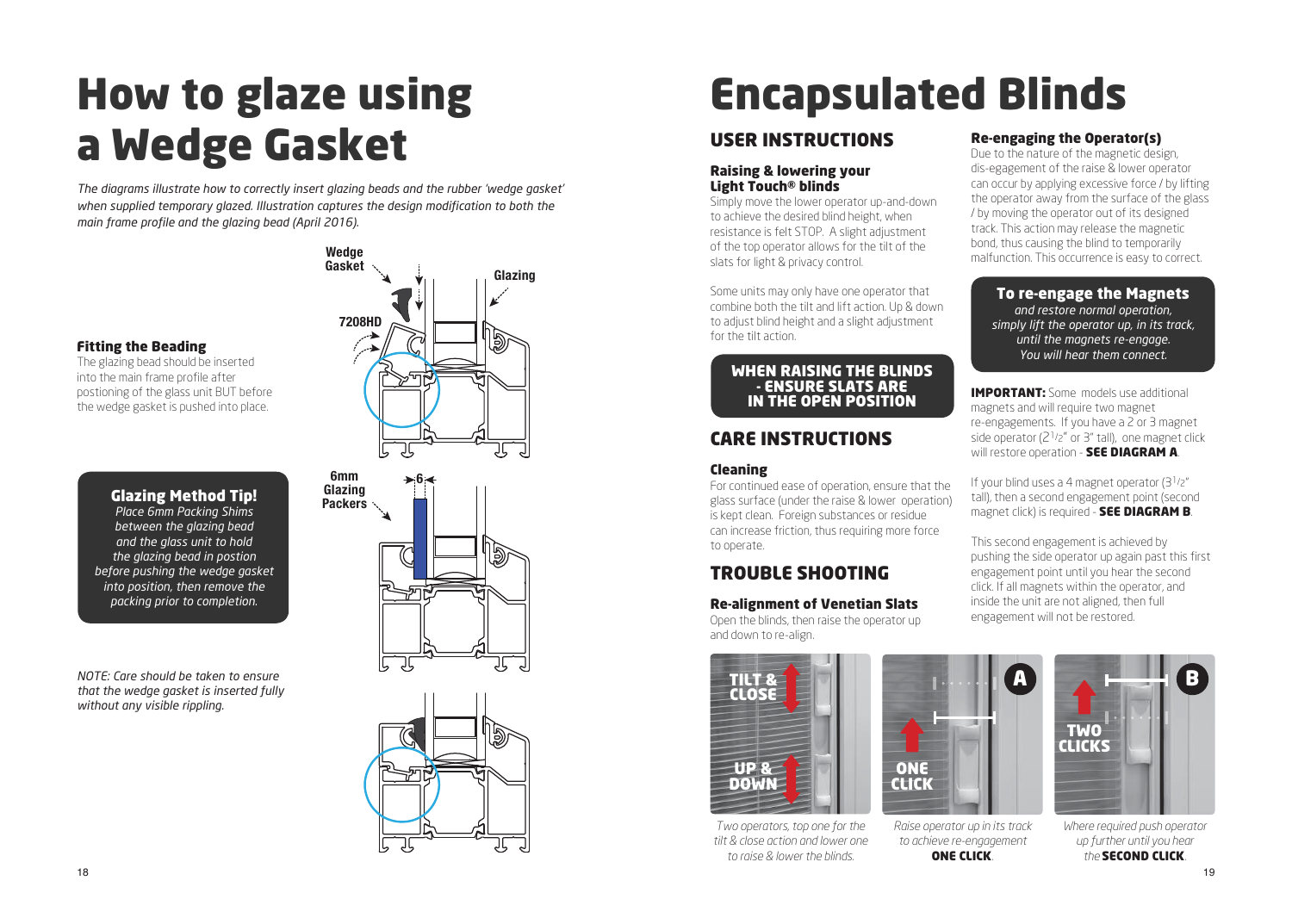# Cleaning

#### Glass

External grime should be removed with a solution of soap and water. Any cleaner used should not be allowed to run down on any other surface. Any household glass cleaner may be used with a soft cloth.

*NOTE: The glass used in most double glazed units, is easily scratched and it is therefore recommended that hand jewellery is removed prior to cleaning.*

#### Panels & door frame

Wash frames and panels with soap and water solution at least:- Every three months in areas of heavy traffic, industry or located near the sea Every six months in rural areas. If required clean with a non-abrasive proprietary cleaner, suitable for either plastics, aluminium or timber, using a soft cloth. In the event of unusually heavy staining, advice should be sought from your supplier.

Any damage to the paint coating, such as scratches, chips or areas of abrasion, must be repaired immediately.

*NOTE: Avoid all solvent based or abrasive cleaners. Take care not to disturb silicone pointing sealants.*

#### **Tracks**

Tracks must remain clean and clear at all times. Dust and dirt can build up on the roller mechanism and foul the smooth running of the door. The tracks can be cleaned using a long bristle paint brush and vacuumed with a thin nozzle attachment.

#### Rollers

Every 3 to 6 months, thoroughly clean and dry all upper and lower rollers and all hinges. Liberally apply lubricant such as Teflon spray (no grease) on the wheels and bearings of the rollers. Oil all hinges including the hinge pin with light weight lubricating oil or Teflon spray.

# General Maintenance

#### Glass scratches

If scratches occur, most can be removed with jewellers rouge available from your local glass supplier, or an equivalent rubbing compound. Alternatively, seek professional advice. Replacement of sealed units should be carried out by professionals in accordance with BS6262, the units complying with BS EN 1279.

#### **PVCu profiles**

PVCu requires no maintenance other than cleaning. In the event of damage, seek advice from your supplier. Periodically and where accessible, clear drainage holes which can be seen when you open the door.

#### Gaskets

If the gaskets are broken or damaged and draughts are felt around the unit, ensure prompt replacement by your supplier. Use a light soapy solution and a non-abrasive cloth.

DO NOT USE solvent based cleaning products on the gaskets. It is recommended that silicon spray is applied to the gaskets annually.

#### **Hardware fittings**

Every 3 to 6 months, thoroughly clean and dry all upper and lower rollers and all hinges. Liberally apply lubricant such as Teflon spray (no grease) on the wheels and bearings of the rollers. Oil all hinges including the hinge pin with light weight lubricating oil or Teflon spray, wipe away any excess with a non-abrasive cloth once you have finished.

#### Handles

No maintenance required for the door handles.

#### Silicone seals

*NOTE: Some discolouration of the silicone pointing sealant is natural occurrence and cannot be avoided.*

# Condensation



Condensation is moisture-laden air converted into water. The atmosphere in which we live is generally invisible. The warmer the air is the more moisture it can hold, when its limit is reached and the warm air makes contact with a cold non absorbent surface, it becomes chilled and sheds the surplus moisture in the form of water droplets, usually on glass surface.

## CAUSES & CURES

#### Living Room

- *Allow the room's warmth to reach windows by positioning the curtains approximately 150mm from the glass.*
- *Where possible, avoid glazed or non-absorbent wall coating.*
- *Where fl ues have been blocked off, wall vents are most helpful.*
- Vent holes below gas fires help  *to facilitate ventilation.*
- *Open windows for short periods each day to allow air change.*

#### Bedroom

- *The prime cause for condensation in the bedroom is not allowing for the night-time drop in outside temperature.*
- *Extend the central heating programme or other heating system according.*
- *Ventilate by opening the windows at least once a day to allow air change.*

#### Kitchen

- *Close door ways into the remainder of the house and keep a window open.*
- *Extractor fans etc, can help.*

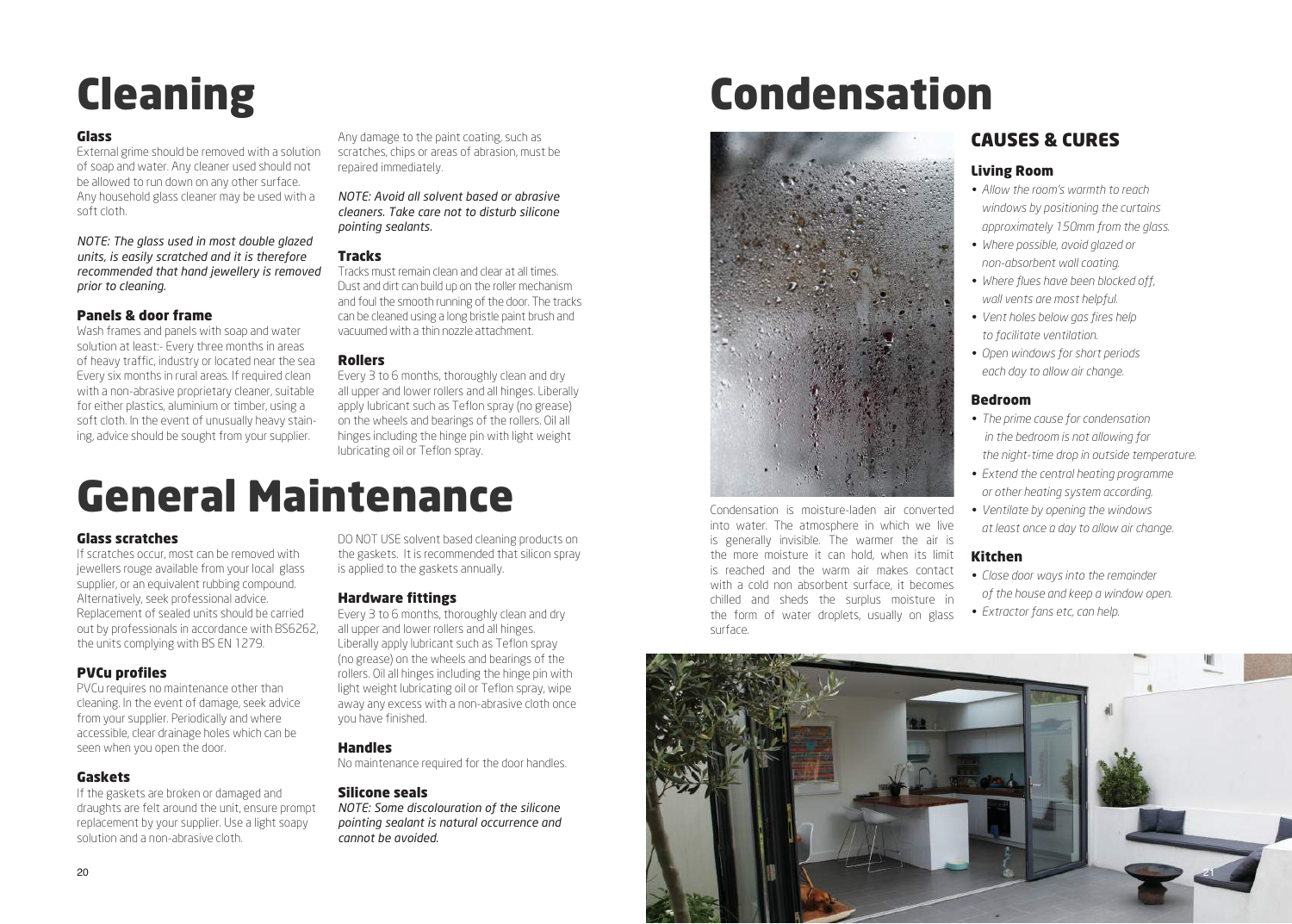# Timber Maintenance Timber Maintenance

#### Moisture content

The moisture content of timber changes constantly with variation in ambient temperature and relative humidity. As it does so, the cells in the timber swell or shrink to accommodate the changing moisture levels, producing a dimensional change in the timber section.

The degree of dimensional change varies with species and grade, but as a broad rule of thumb, in typical UK and Irish conditions, timber dimensions will vary by about 1% for every 3% change in timber moisture content.

Over a year, the equilibrium moisture content of exterior joinery can vary from under 15% in dry, summer conditions to over 20% in the wetter winter months. Since moisture contents as low as 10% are often found in workshops without humidity control, dimensional changes as large as  $3 - 4%$  are quite possible when the joinery is delivered and fitted on site.

Temperature and humidity vary throughout the UK, warmer in the South, wetter in the West and colder to the North. This creates flexing of timber and over the seasons often causes premature failure in traditional solvent based coatings, particularly as they embrittle with ageing, and has been a significant factor in the switch to more flexible, water borne, protective coatings.

#### Maintenance guidelines

This note gives some basic guidelines on maintaining and redecorating factory finished windows, doors and exterior joinery. The information relates to water based paints, which dry quickly and with little smell. Applying them requires a different brushing technique (described overleaf) from traditional oil paint.

#### General Care

Teknos factory applied coatings systems will give many years of life between re painting cycles, and simple steps such as wiping down the joinery finish to remove dirt and insects will help extend the decorative finish. This can be done at the same time as cleaning the glass.

Good household maintenance also helps to extend repainting intervals, at least once a year:

- *Check hinges and handles and treat with a light oil if necessary*
- *Clean weather seals and ventilators to remove dust or grime*
- *In autumn, clear guttering and down pipes, and repair any leaks*
- *Each spring, inspect the joinery and spot repair any minor areas of coating damage, shakes or open joints.*

#### Repair products

The list below shows the typical maintenance products we recommend to maintain our factory finished doors. These are to be purchased through Teknos, all information is on www.teknos.co.uk.

#### *Primers and Base Stains*

Aqua Primer 2900 base stain Anti Stain Aqua 2901 opaque primer

#### *Top Coats*

Aquatop 2600 translucent and opaque finish

#### *Ancillaries*

Teknoseal 4000 end grain sealer Teknoseal 4001 break joint sealer Teknofill 5001 fine surface filler

*Typically 1 litre of primer or topcoat will cover a surface area of 8 - 10 square metres.*

All the recommended Teknos products are water based, with VOC levels significantly below current and proposed legislative levels. Teknos does not use heavy metal additives in any of its products.

#### First and subsequent redecoration

All areas to be re coated should be lightly abraded with a fine grade abrasive paper, washed down with a mild detergent solution and rinsed with clean water to remove dust, insects and other contaminants, which can form a base for algae and fungi growth.

Using a good quality, long haired, synthetic brush, designed for use with acrylic paints, apply one or two coats of Aquatop 2600 opaque or translucent topcoat in the appropriate shade, colour and gloss level. Allow to dry for four hours between coats.

#### Problem Areas

If regular maintenance is delayed or some other damage has occurred, additional steps may be necessary to reinstate the finish to its initial condition. The notes below cover the most common problems:

#### *Where minor flaking affects small areas of the topcoat surface but the timber substrate is not exposed:*

Abrade the damaged area with a fine grade abrasive paper to remove all unsound coating and feather out to leave a smooth surface. Clean down and wash the abraded area to remove dust, and allow to thoroughly dry. Apply a coat of Aquatop 2600 opaque or translucent topcoat in the appropriate shade, colour and gloss level to the damaged area. Allow to dry for four hours and then apply a second coat. If the damaged area is widespread, lightly abrade the complete frame; repair the damaged area as described above; apply the second coat to the complete frame.

#### *Where moisture has penetrated joints, end grain, mitres or natural movement of the timber has opened shakes, treat as follows:*

Abrade the damaged area with a fine grade abrasive paper to remove all unsound coating and feather out to leave a smooth surface. Clean down and wash the abraded area to remove dust, and allow to thoroughly dry.

Prime with Aqua Primer 2900 base coat stain in the original colour for translucent systems or Anti Stain Aqua 2901 for opaque systems.

Seal any open joints with Teknoseal 4001 joint sealer applied by mastic gun. Wipe with a damp cloth or spatula to give a smooth joint and allow to dry to a clear finish.

Seal any exposed end grain with Teknoseal 4000 end grain sealer and allow to thoroughly dry. Apply a coat of Aquatop 2600 opaque or translucent topcoat in the appropriate shade, colour and gloss level. Allow to dry for four hours and then

apply a second coat.

#### Resin Exudation

Resin occurs naturally in timber, in pockets within the wood or associated with knots. Some timber species are naturally more resinous than others , but the presence of resin is normally not detectable when joinery is manufactured.

Resin exudation often occurs on southern elevations and on darker coloured joinery where the sun's heat liquifies and mobilises the resin drawing it to the surface.

#### *Where resin has exuded through the coating:*

Although it may be unsightly, it is better not to remove fresh sticky resin. In practice, this can be very difficult, and its presence indicates that the exudation is still continuing. Remedial work is often best left until the first maintenance period. by which time the resin has normally fully crystallised. The best remedial treatment is to allow it to weather until it dries and oxidises, forming a white crystalline powder. The dried resin can then be removed with a stiff nylon or natural bristle brush, and any remaining residues washed off with a cloth.

Water based coatings often allow the passage of resin to the surface without damaging the coating. If the finish is not damaged, by over-vigorous scrubbing during crystal removal, re-coating is often unnecessary, but otherwise an overall application of a finish coat restores the general appearance of the timber and maintains its protection.

#### Applying water based paints

The short drying time and reduced flow of water based paints requires a different technique to achieve a good finish. Following a few simple hints will produce excellent results.

The quality of the brush is very important; a long haired synthetic brush will give the best results. Avoid short haired or worn brushes which may leave lines in the dry film. Thoroughly wet the brush with water before starting, ensuring the base of the bristles (the heel of the brush) is fully wetted.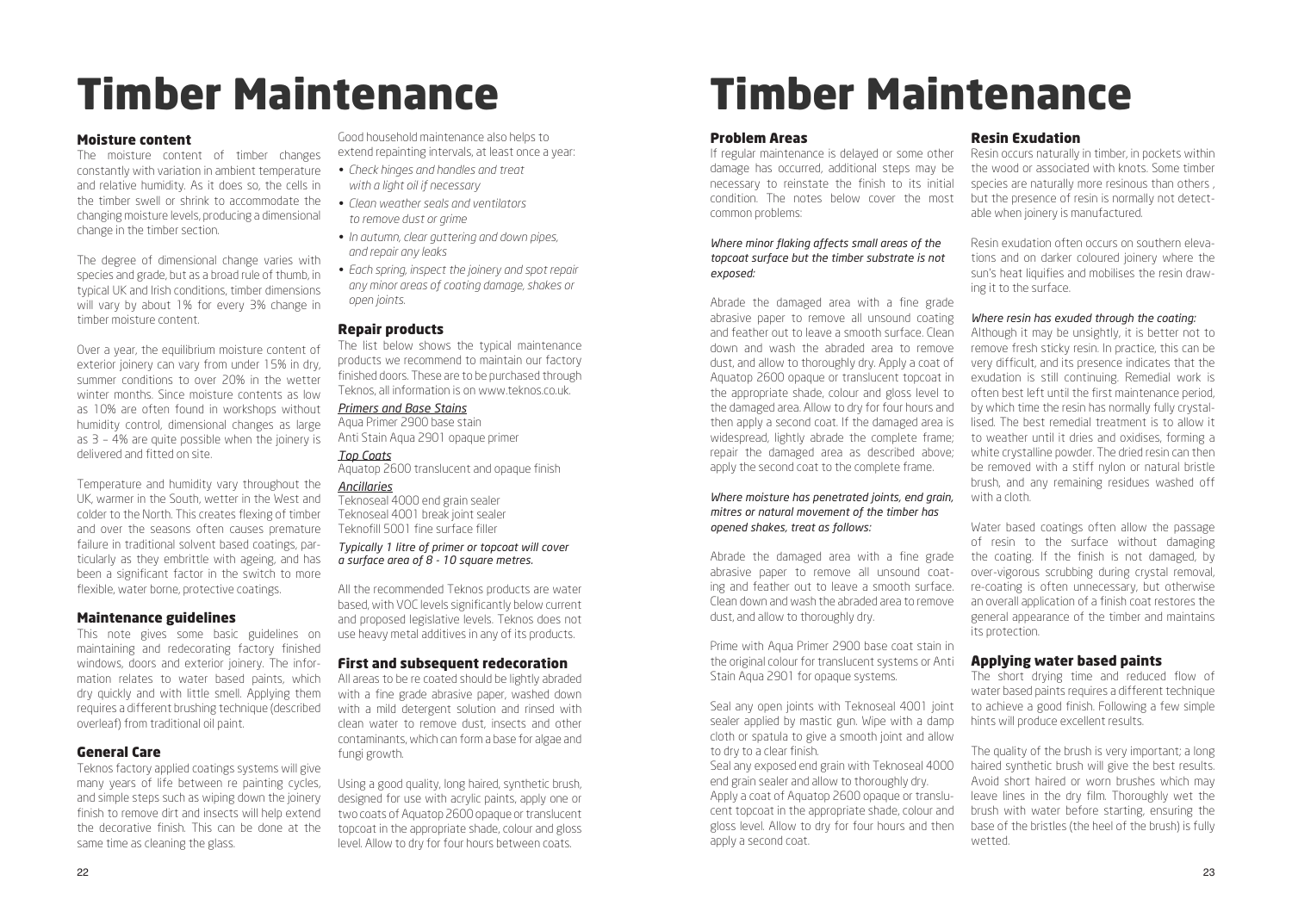# Timber Maintenance Timber Maintenance

The viscosity of the paint will affect the ease of application. Whilst the product can be applied directly from the tin, additional thinning with between 5 and 10% of water will improve the flow and levelling properties of the product, particularly in warmer weather.

F*or best results follow three simple steps:*

- *Load the coating generously onto the surface and disperse the paint briskly*
- *Even out the coating with light diagonal cross* strokes, do not over brush, the coating will flow  *and level naturally*
- *Finish the application with light brush strokes in the direction of the grain*

With practice an even coat can be applied quickly. An even coating film is important for durability. but also for appearance, particularly in the case of translucent wood stain.

Apply and finish each section systematically. So on a door or window paint one component at a time e.g. top rail followed by the style and then the bottom rail. When applying darker opaque colours over previously applied lighter shades use a base coat of the final colour or one coat of Anti Stain aqua 2901 Grey to aid opacity.

Do not attempt to paint when the temperature is below 5 degrees Celsius, or if the relative humidity exceeds 80%: the curing and performance of the coating may be impaired. If there is any doubt about the substrate or underlying paint film, apply the appropriate Teknos products to a small, inconspicuous area, allow to dry for 24 hours and then inspect for appearance and adhesion to substrate.

#### Oak exterior joinery

Oak has a high natural tannic acid content which causes the timber to turn black when exposed to moisture containing trace amounts of iron. As a result external oak joinery needs more frequent care and maintenance than most other species, particularly early in its service life, to maintain its decorative appearance.

Oak is a popular and durable timber for exterior joinery applications but it;

- flexes and moves with changes in ambient  *humidity, putting stress on the structure and causing joints to open*
- *has a tendency to surface check (split) when externally exposed*
- *discolours in sunlight, typically to a dull greyish colour*

#### Maintaining Oak

Oak naturally greys and discolours in sunlight regardless of the coating system applied or how much 'UV protection' the coating claims to offer. A light tint in the coating helps to disguise this "greying" and mask the patchy appearance which can be evident in the early stages as the sunlight bleaches the timber surface.

Regular washing down, with a mild detergent solution timber, when the windows are cleaned will help to remove surface contaminants and at the same time we recommend all external joints, gaps and end grain are inspected and any defects repaired.

#### Open joints and gaps

If joints have opened, reseal them using Teknoseal 4001 and Teknoseal 4000 break joint and end grain sealers and if surface splits have opened patch repair the protective coating with the appropriate topcoat. After treatment apply a full coat of Aquatop 2600 in the original translucent shade.



*The natural movement of Oak can cause joints to open allowing water to enter, react with tannic acid in the timber causing characteristic staining*

Following this regular maintenance regime, particularly early in the service life of the joinery, will help maintain Oak's decorative appearance and reduce the need for more time consuming maintenance at a later stage.

#### Removing discolouration

The discolouration is typical of that caused by moisture reacting with the natural acidic tannins in the oak surface and occurs where the protective coating is mechanically disrupted either by joints opening, the surface splitting, or warping or twisting of the wood section. Though not a sign of rot, it is visually unappealing but can be treated and repaired by removing the coating and top surface of the timber.



*Localised staining can be sanded out using a detail sander and the coating system reinstated*

A mains powered detailed sander, is the quickest and most consistent method of removing the affected layer. Feather back the sanded area into the surrounding unaffected area then reinstate the coating system in line with our Guidelines.

#### Chemical removal of discolouration

If staining is extensive, the black colour can be removed using a solution of Oxalic acid. This treatment will return the Oak surface to an even tone similar to its original colour and the protective finish can then be reapplied once any remedial work on joints etc has been completed.

Before treatment, remove the protective coating from the affected timber. This is best done with a detail sander using a coarse, then fine, grit pad. Oxalic acid (a natural extract of Rhubarb leaves) is supplied as dry crystals and is available from most hardware stores or on the internet.

To treat discoloured Oak, make up a saturated solution of the crystals in a plastic bucket using approximately 4 tablespoons of Oxalic acid crystals to 1 pint of hot water. Some undissolved crystals in the bottom of the container after mixing, show the solution is saturated. Allow the solution to cool to room temperature.

Apply the Oxalic Acid solution evenly over the entire surface with a sponge or brush. Avoid spot treating which can cause an uneven patchy appearance.

Leave the solution on the surface for 10-20 minutes then wash off with clean water. If staining still remains, apply more solution and repeat until desired even colour is obtained. To stop the bleaching action rinse the surface with clean water and wipe down with dry cloths. Several water rinses and wipe downs will remove most of the Oxalic acid. To fully neutralise, rinse with an alkaline solution (a heaped tablespoon of baking soda in 2 pints of water will do the job) leave for 5 minutes then rinse off the baking soda solution with fresh water.

These treatments will raise the grain of the wood, so let dry thoroughly (at least overnight) before sanding down the raised grain with a fine grade sanding pad. Finally, repair any defects in the joinery, and reinstate the protective coating system, remembering to reseal all joints and end grain as detailed in our Guidelines.



*The surface of Oak joinery tends to split in service, disrupting the protective coating, allowing water to enter and react with tannic acid*

*Note: No remedial work should be undertaken until the joinery has been allowed to dry out (with moisture content below 16%) and climatic conditions are suitable for redecoration.*